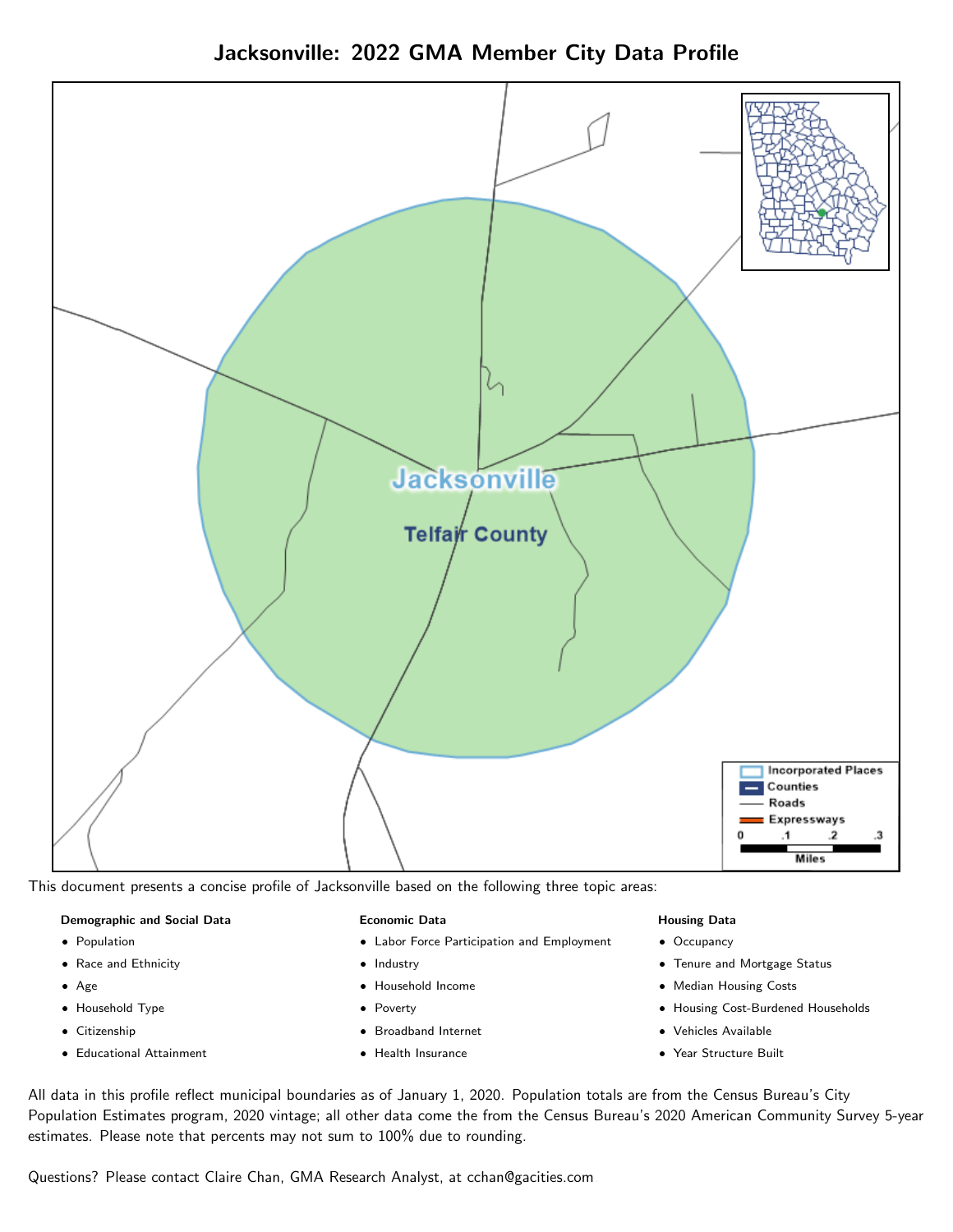## Jacksonville: Demographic and Social



Age 0% 2% 4% 6% 8% 10% Male **Female** 10% 8% 6% 4% 2% 85 and over 80-84 75-79 70-74 65-69 60-64 55-59 50-54 45-49 40-44 35-39 30-34 25-29 20-24 15-19 10-14 5-9 Under 5

# Native Born 100%

Race and Ethnicity



Source: U.S. Census Bureau, City Population Estimates, 2020 vintage Source: American Community Survey, 2020 5-year estimates, table B03002



Source: American Community Survey, 2020 5-year estimates, table B01001 Source: American Community Survey, 2020 5-year estimates, table B11001

#### Educational Attainment



Source: American Community Survey, 2020 5-year estimates, table B05002 Source: American Community Survey, 2020 5-year estimates, table B15002



#### **Citizenship**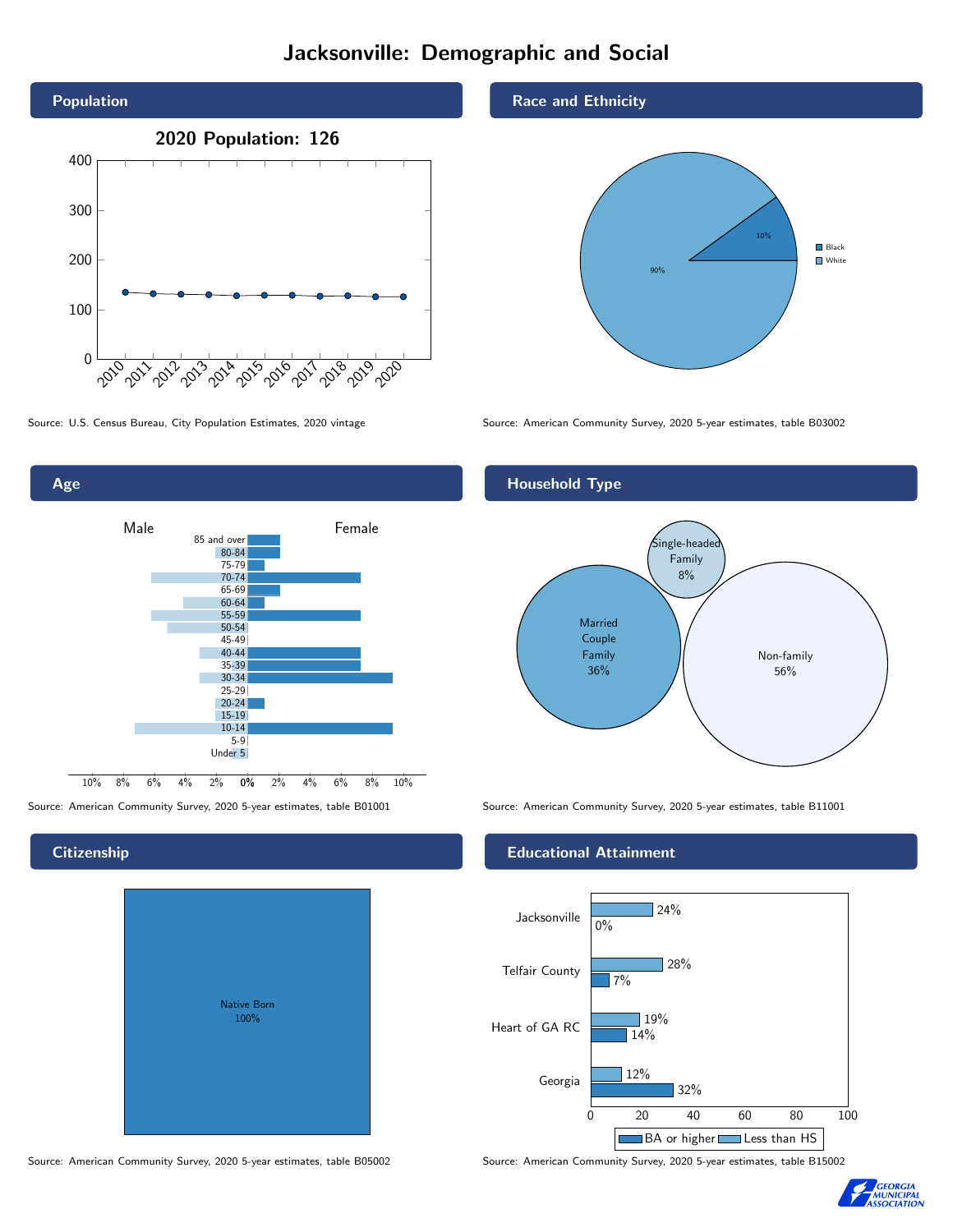## Jacksonville: Economic







Source: American Community Survey, 2020 5-year estimates, table B23001 Note: Unemployment rate is based upon the civilian labor force.



Mean Median

#### Source: American Community Survey, 2020 5-year estimates, tables B19013 and B19025 Source: American Community Survey, 2020 5-year estimates, table B17010



Industry

| Agriculture, forestry, fishing and hunting, and mining      | 21%   |
|-------------------------------------------------------------|-------|
| Construction                                                | $4\%$ |
| Manufacturing                                               | 18%   |
| <b>Wholesale Trade</b>                                      | $0\%$ |
| Retail Trade                                                | 7%    |
| Transportation and warehousing, and utilities               | 29%   |
| Information                                                 | $0\%$ |
| Finance and insurance, real estate, rental, leasing         | $0\%$ |
| Professional, scientific, mgt, administrative, waste mgt    | $0\%$ |
| Educational services, and health care and social assistance | 11%   |
| Arts, entertainment, recreation, accommodation, food        | $0\%$ |
| service                                                     |       |
| Other services, except public administration                | 11%   |
| Public administration                                       | $0\%$ |

Source: American Community Survey, 2020 5-year estimates, table C24030

#### Poverty



#### **Health Insurance**



Source: American Community Survey, 2020 5-year estimates, table B28002 Source: American Community Survey, 2020 5-year estimates, table B18135